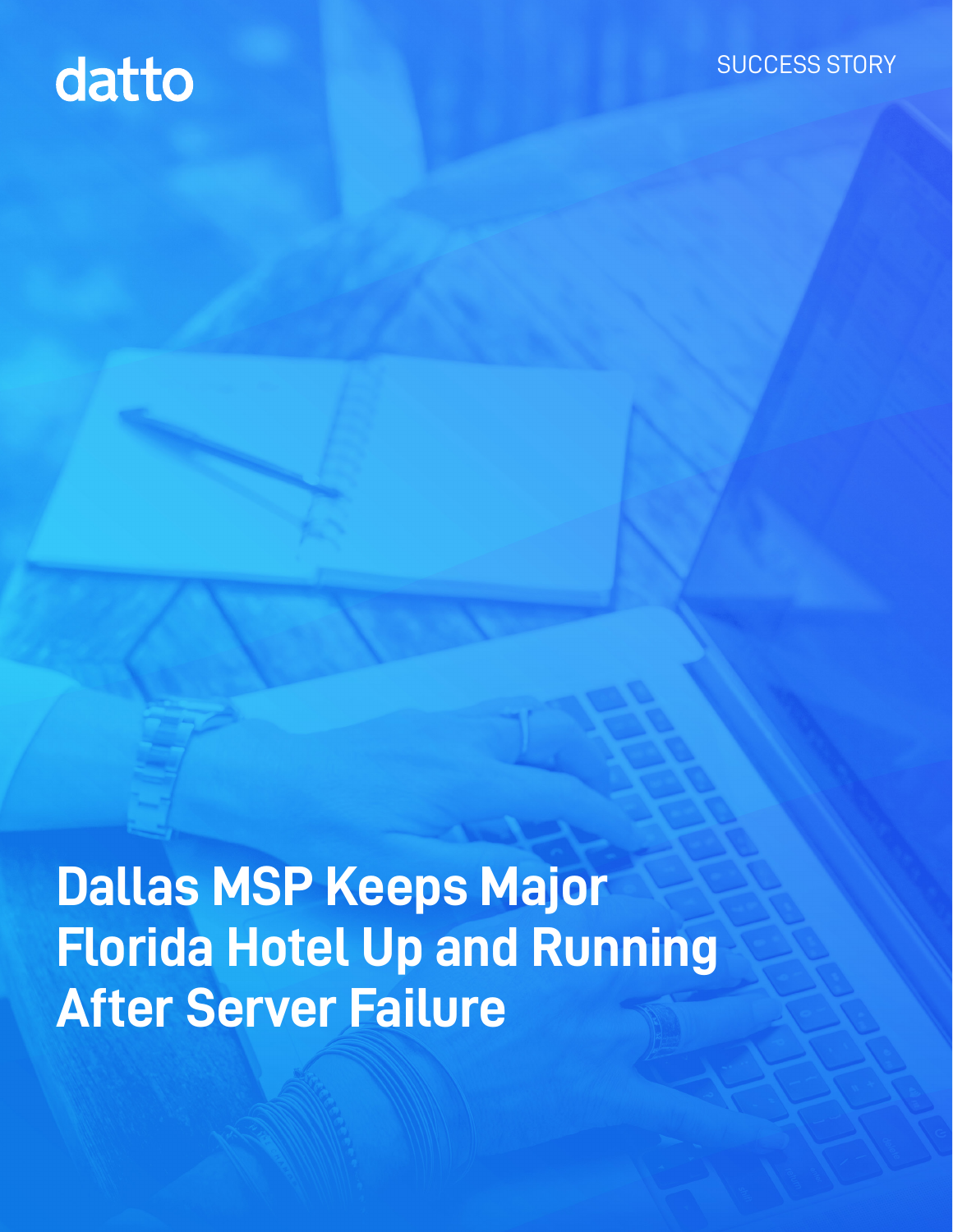## datto

### SUCCESS STORY



US SLEEP AT NIGHT KNOWING THE PRODUCT WORKS AND THAT WE CAN EASILY RESTORE FILES AND SERVERS IF THEY GO DOWN.

**Aaron Garcia** Director of Operations, TekConcierge



TekConcierge, a Datto partner since 2014, is a [Texas-based managed service](https://www.tekconcierge.com/)  [provider \(MSP\)](https://www.tekconcierge.com/) that works with small and large businesses supporting their IT needs in and around the Dallas and Richardson area and beyond. The company specializes in the hospitality industry, an industry known to be always-on and available to serve guests 24/7/365. A reliable business continuity and disaster recovery (BCDR) solution is at the heart of how TekConcierge keeps their hospitality clients up and running.

Aaron Garcia, Director of Operations at TekConcierge, knew they needed to implement a proven and tested BCDR solution so they could provide better support to clients. He led TekConcierge's switch from another [backup solution](https://www.tekconcierge.com/it-services/disaster-recovery/) to Datto SIRIS and ALTO after experiencing the challenges that come with an unreliable solution. Currently, 90% of Garcia's clients rely on SIRIS and 10% on ALTO. "Datto BCDR has been worth its weight in gold for our business," Garcia said.

In addition to a reliable solution that is easy to implement and manage, Garcia credits his relationship with the Datto team for enabling his success and business growth. "Datto's BCDR solutions bring us value in monthly recurring revenue (MRR), reducing the cost of management of the solution, recognizing revenue, and spending more time delivering value to our clients. Datto's support has been key to our long-standing partnership. A quick conversation with our Datto account manager answers any questions we have and resolves issues quickly, and the Datto support team is proactive, often making us aware of a potential issue before it becomes something serious."

The hospitality industry is always open and there's no such thing as 'downtime.' If a hotel faces the loss of business operations, the revenue lost can be detrimental. This makes it critical for TekConcierge to be able to get their clients back up and running in a matter of minutes when there is any type of incident.

Datto BCDR has proved its value again and again, especially for one of TekConcierge's largest hotel clients in Florida – a high-end, luxury hotel in a popular Florida beach town. They had implemented Datto four years ago, and after assessing their IT infrastructure, TekConcierge recommended the hotel upgrade their servers. However, the hotel chose not to upgrade, and at Christmastime 2018, their servers went down and they weren't able to access their guest files and reservations.